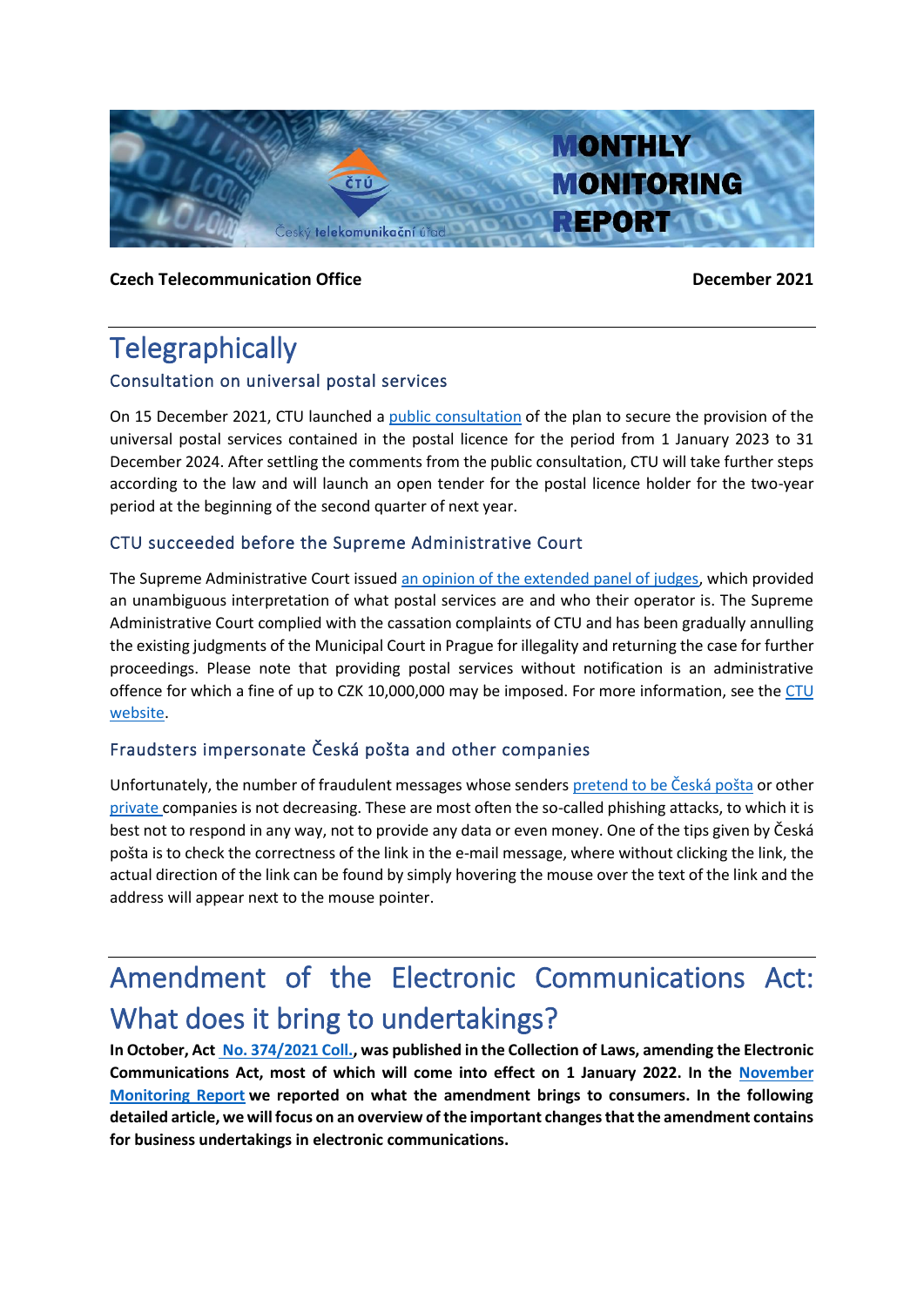### CHANGES TO DEFINITIONS

### What is an electronic communications service?

The new definition of electronic communications services also includes services that were not previously electronic communications services. These are mainly number-independent interpersonal communication services, in particular various applications enabling communication, e.g. WhatsApp, Viber, Signal, Messenger, etc. These services are often not charged for and are referred to as over-thetop (OTT) services. The scope of regulation applicable to these newly included services is smaller than for "traditional" electronic communications services.

### Discounts also for low-income people

In addition to access to voice service, the universal service will now also include reasonable Internet access. In layman's terms, the following discounts for people with special social needs can be used not only for calls but also for the Internet. The discount (in the amount of CZK 200) for citizens with disabilities will be preserved, but the possibility of benefiting from the discount has been extended to low-income people. A low-income person is defined similarly to the exemption from radio and television fees, i.e.:

- a) a person with an income of less than 2.15 times the minimum subsistence level, if they are individuals, or
- b) a person who lives in the same household with other persons and the sum of their income and these persons' incomes is less than 2.15 times the minimum subsistence level.

The group of persons with special social needs has thus been extended to include both categories. The affordability of the services included in universal service should therefore be ensured so that price should not be a factor preventing consumers from accessing services.

In accordance with the relevant provisions of the Act, the Czech Telecommunication Office will review the need to impose individual partial services within the universal service under the new conditions and, where appropriate, initiate proceedings to impose the obligation to provide them on the designated providers.

### CHANGES IN THE OBLIGATIONS OF UNDERTAKINGS

### Changes to the notification of business activities

A new electronic form will be created in the area of authorisation to carry out electronic communications business on the basis of proper notification, in accordance with the BEREC guidelines. At the same time, according to the transitional provision of the transposition amendment, business undertakings who have already notified their electronic communications business and are authorized to carry out the business activities are now obliged to submit an updated notification to CTU also on this electronic form by 1 July 2022. The form is now based on the new structure of activities subject to notification.

### Changes to emergency communication obligations

The possibilities to communicate with emergency lines are being extended. Now it will not only be possible to call the relevant emergency numbers, but it will also be possible to send a text message (SMS). In the future, where technically feasible, other methods of emergency communication will be discussed.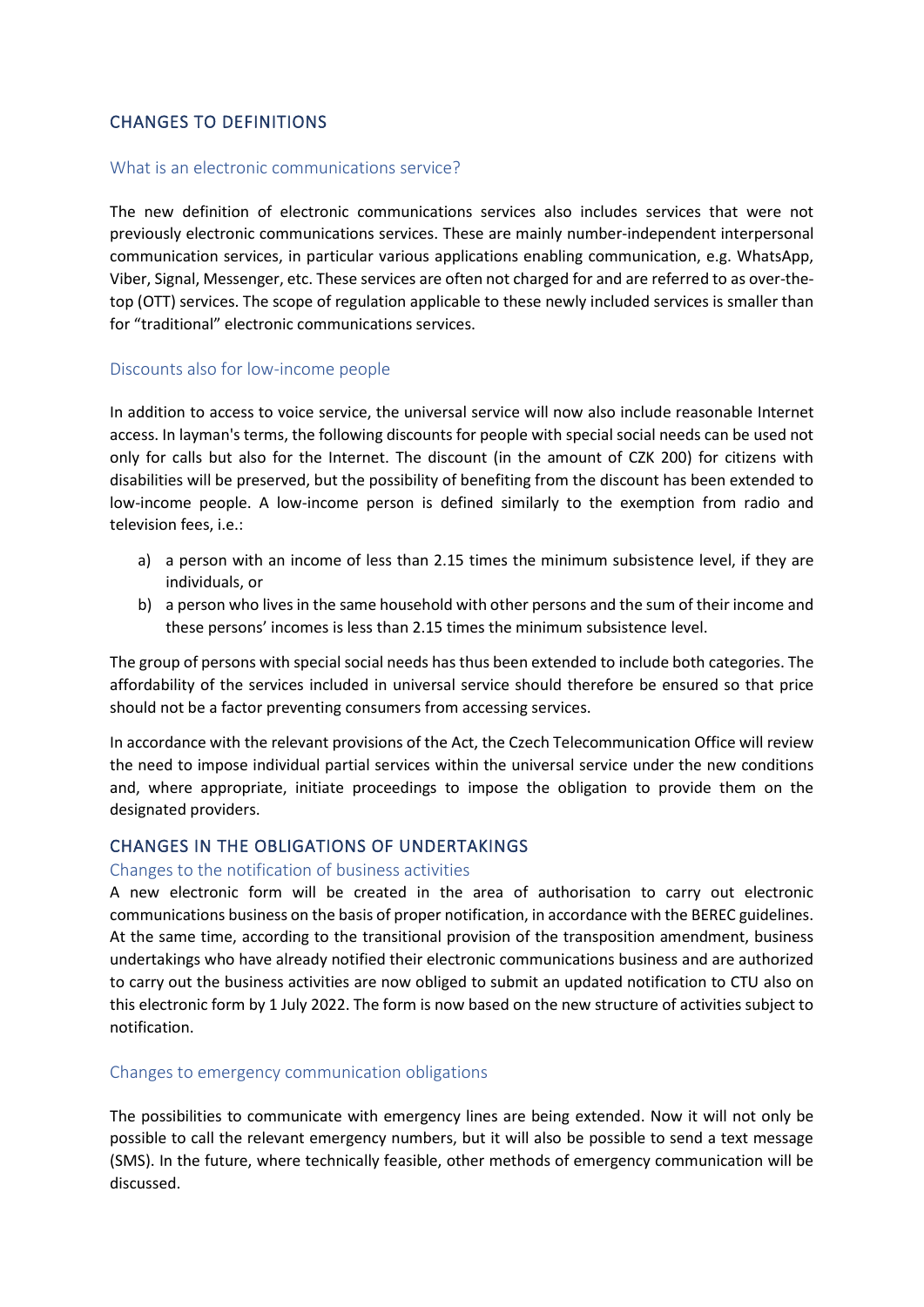#### Obligations when changing Internet access service provider

In addition to the right to port a telephone number, the Act also newly introduces the right to change the provider of an Internet access service. The Act newly defines, for example, the maximum permissible period of interruption of the service provided during a change, namely as no more than one working day. CTU is preparing a decree that will regulate the technical and organizational conditions for the undertakings in the process of changing the Internet access service provider. The decree will set deadlines for each step of the process, which will be binding upon business undertakings.

In addition, the Act newly establishes a subscriber's right to a lump-sum refund in case that the process of telephone number porting or service provider change is delayed or the change is misused due to a breach of an obligation by the receiving or abandoned service provider. The right to a lump-sum refund is also given in case of failure to meet the agreed repair and installation deadlines. The amount of the refund will be determined by an implementing decree prepared by the Ministry of Justice of the Czech Republic. In the case of the right to port a telephone number, the Act also newly provides for the right of the subscriber to port their telephone number within a specified period of time (but at least 1 month from the date of termination of the commitment), even if they have previously terminated their contract for the provision of the service, as well as the obligation of the abandoned provider to reactivate the service on the telephone number that was not successfully ported.

### New obligations to customers - information, quality of service

The Act regulates the information obligations of undertakings towards customers, namely prior to the conclusion of a contract, at the time of its conclusion (see contract summary template in [Section 63\(5\)](https://www.zakonyprolidi.cz/cs/2021-374#f7293601) of the amendment to the Act), but also during the term of the contract. The contract summary template should include a unique identification of the undertaking, contact details for defects and claims, the main features of the electronic communications service provided, the prices for activation of the service and any periodic payments, the term of the contract and the conditions for renewal and termination of the contract commitment, and other relevant information.

### CHANGES IN THE SPECTRUM

### Strengthening harmonization

For example, a block allocation period of at least 20 years is envisaged, compared to the current 15 years. The procedure for the review of radio licences (block allocations) is also modified in order to enhance harmonization and technological development.

### Alternative use of frequencies

In the Radio Spectrum Utilisation Plan, CTU may provide for alternative radio spectrum utilisation, in particular where insufficient market demand for use of the band is identified or where frequencies are not being used. This is an opportunity to make the best use of the spectrum by undertakings and citizens.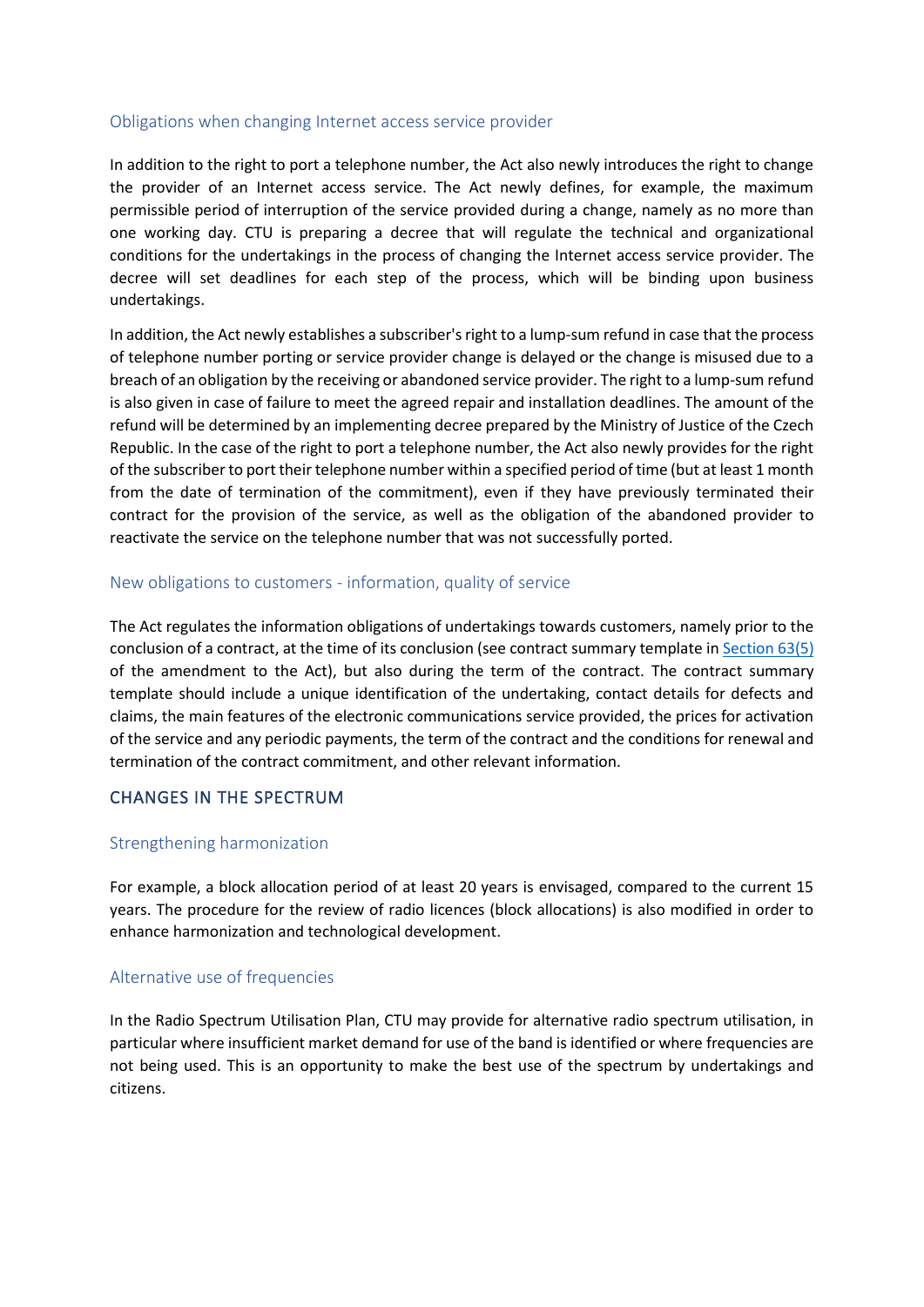### Spectrum sharing

In view of the increasing use of frequencies by radio stations and applications, and at the same time the increasing occupancy of some frequency bands, the amendment strengthens the tools for more efficient use of frequencies and opportunities for new users.

### Strengthening the ability to determine wholesale access to spectrum

This provision may be an interesting opportunity for other frequency users, including, for example, Industry 4.0. CTU Council Chair may, in a decision on the granting, amendment or extension of the validity period of radio frequency block allocations, set limits on the scope of the radio spectrum, impose an obligation of wholesale access and/or national or regional roaming, reserve certain radio spectrum for new operators if this is appropriate and justified with regard to the specific situation on the national market.

### New regulation of the use of radio frequencies for satellite networks or systems

The amendment to the Electronic Communications Act newly regulates the procedures for authorizing frequencies for satellite networks and the roles of CTU and undertakings in these processes.

### NETWORK AND SERVICE SECURITY

### Obligation to ensure security and integrity

The amendment of the Electronic Communications Act provides for many new features in the network and service security. The basic principle is that an entity providing a publicly available electronic communication service is obliged to ensure the security, confidentiality and integrity of its network and the security of the services it provides. The security provided must be appropriate to the level of risk present in order to prevent or minimize the impact of security incidents on end users and on networks and services. The security of a network and service means its ability to withstand with sufficient reliability any interference that compromises the availability, reliability, integrity or confidentiality of that network and service, the stored, transmitted or processed data or related services offered by or accessible through that electronic communications network or service.

### Roles of CTU

Where CTU has identified a significant threat to the security and integrity of a public communications network or electronic communications service, it shall decide on the obligation of the person concerned providing the public communications network or publicly available electronic communication service, to implement measures, including deadlines for their implementation, to address the security incident or to prevent its occurrence. Should the measure concern an unspecified group of obliged persons, CTU may set the relevant conditions by a measure of general nature.

### **OTHER**

### Modification of the process of authorisation for the use of numbers with special economic value

The Act also reintroduces the requirement that numbers of so-called special economic value - i.e. symmetrical or easy to remember numbers - should be allocated through best offer selection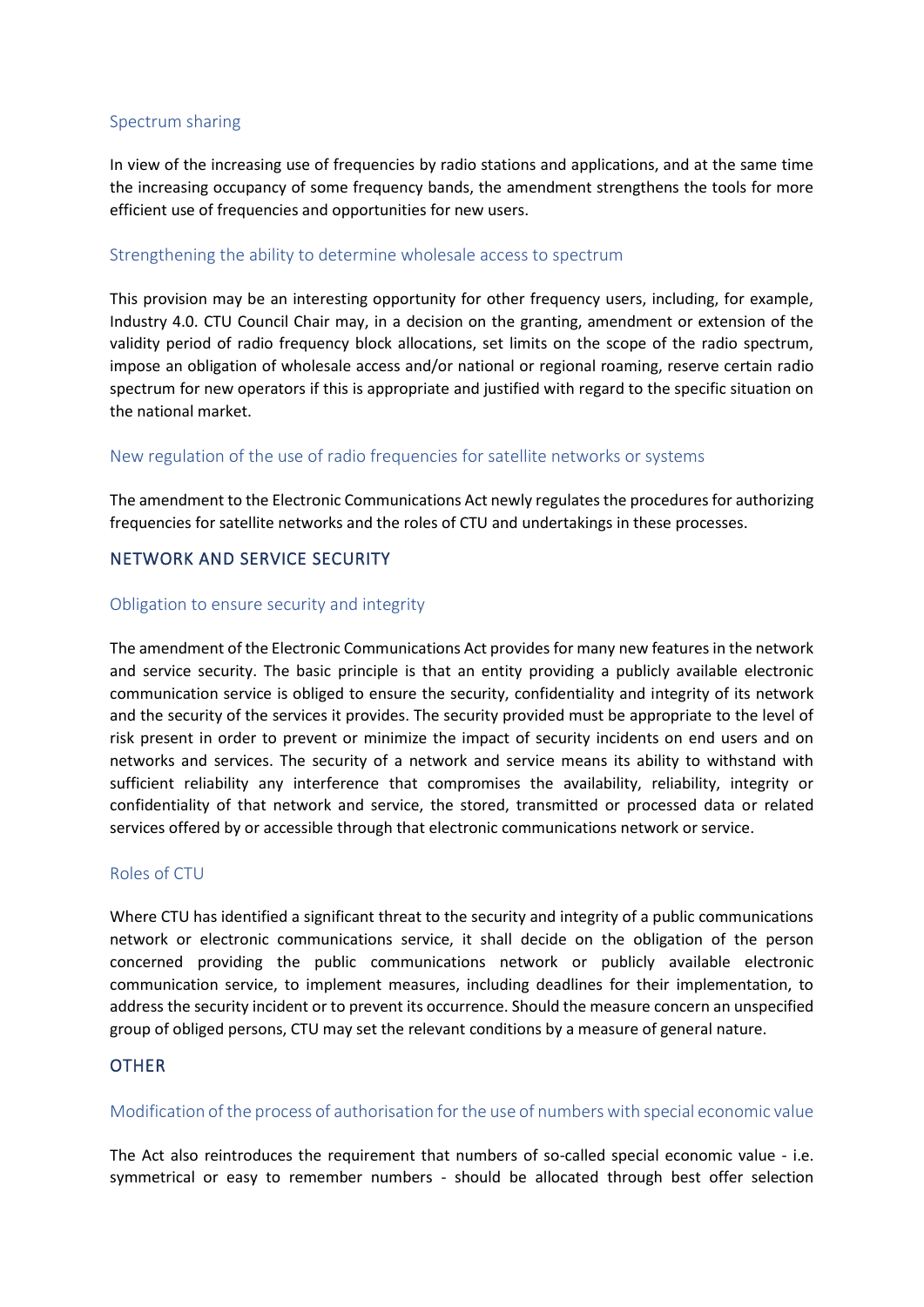mechanisms. The Czech Telecommunication Office has therefore prepared and consulted with the public a draft of a new measure of general nature which sets out the procedure for selecting and granting authorisations to use such numbers in these cases.

### Geographical surveys of network reach

Provision is also made for geographical surveys of the reach of electronic communication networks enabling the provision of Internet access services. CTU must carry out such a survey at least once every three years. In doing so, it will continue to collect data through the dedicated electronic data collection system (ESD). The scope of the data to be collected will comply with the requirements of the Guidelines on Geographic Surveys developed by the Body of European Regulators for Electronic Communications – BEREC.

### Option for undertakings with significant market power to offer commitments

Undertakings with significant market power may newly offer commitments in relation to access or interconnection conditions which CTU may, after a detailed assessment and public consultation, make binding. This circumstance may have an impact on the scope of obligations imposed on undertakings with significant market power on the basis of relevant market analyses.

### New rules for marketing calls

Under the amendment to the Electronic Communications Act [\(Act No. 374/2021 Coll.](https://www.zakonyprolidi.cz/cs/2021-374) effective from 1 January 2022), CTU, in cooperation with the Office for Personal Data Protection and the Ministry of Industry and Trade, has prepared a [joint Interpretative Opinion](https://www.ctu.cz/sites/default/files/obsah/ctu-new/telekomunikace/telemarketing/vykladove-stanovisko-telemarketing-a-faq.pdf) on the new legislation for marketing calls, with answers to the most frequently asked questions. According to the transitional provisions of this amendment (Article II, Points  $15$  and  $16$ ), the change to these rules does not come into effect until 1 July 2022. In the meantime, the conditions under [Section 96\(1\)](https://www.zakonyprolidi.cz/cs/2005-127#p96-1) of the Electronic Communications Act, in wording effective until 31 December 2021, apply to marketing calls. This transitional period creates a window of opportunity to obtain the consent of subscribers who will be interested in marketing calls, as providers of electronic communications services are obliged to inform subscribers about the changes and about their option to provide consent to be contacted for marketing purposes.

# Measurement of coverage: Commitments fulfilled, but also some remaining problems

**The criteria [of the auction of frequencies for LTE networks](https://www.ctu.cz/sites/default/files/obsah/stranky/vyhlaseni-vyberoveho-rizeni-2013/soubory/vyhlasenivyberovehorizeni15082013.pdf) imposed a commitment on the operators to cover 100% of the length of railway corridors and motorways by spring 2021. These commitments have been met by the operators; more information can be found in both measurement reports, [here](https://www.ctu.eu/mobile-networks-coverage-railway-corridors) and [here.](https://www.ctu.eu/mobile-network-coverage-highways) However, CTU has identified some persistent problems. Measurements were carried out during the summer, followed by evaluation and publication of the results.**

One of these problems is the "fragmented coverage" of the corridors, which includes isolated uncovered areas or areas with poorer signal quality. This results in a situation where mobile phones may not be able to maintain continuous communication, reducing users' subjective assessment of coverage.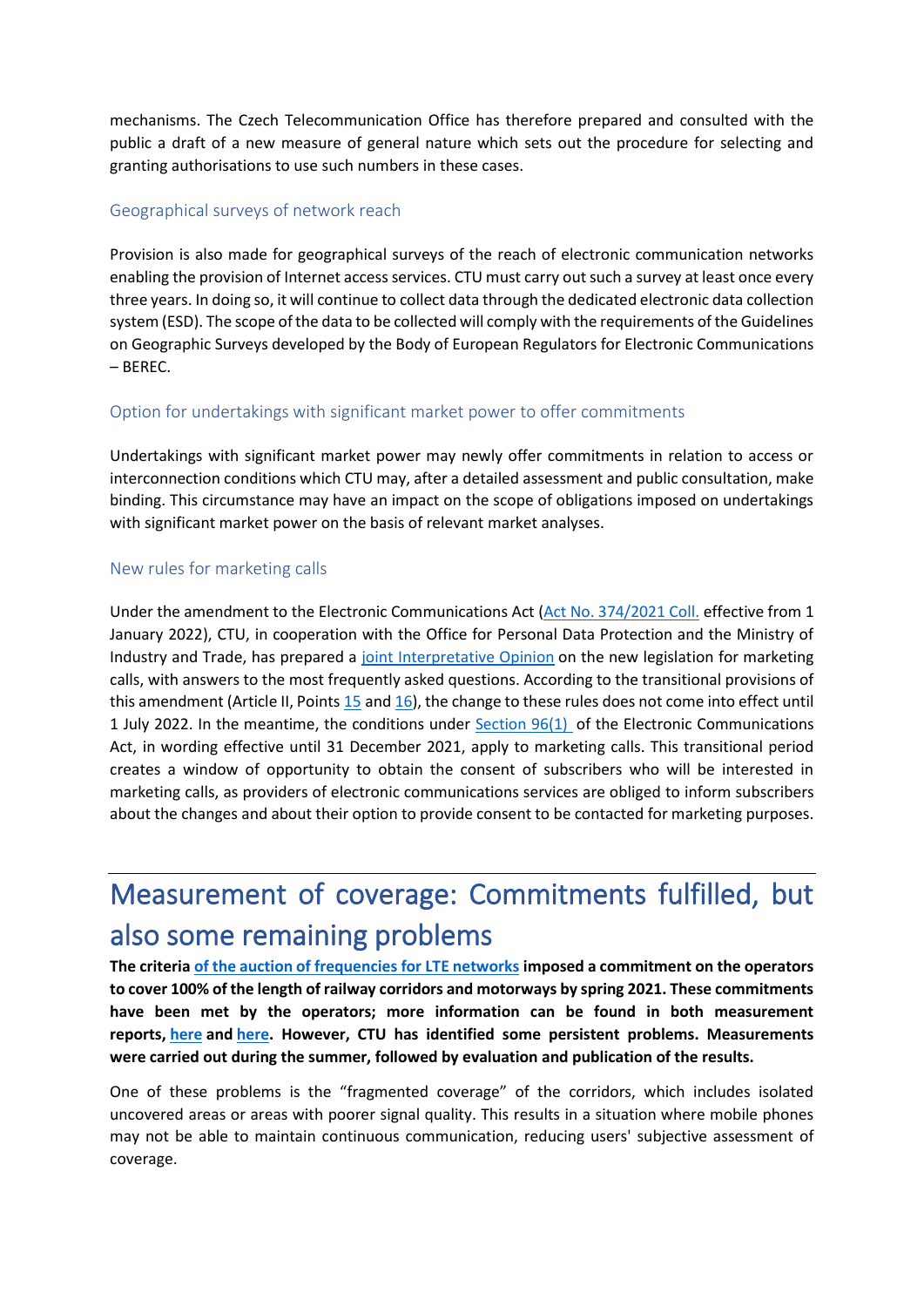The second, more fundamental and persistent problem is the influence of car design. As CTU has repeatedly pointed out, for example [in this press release](https://www.ctu.cz/tiskova-zprava-internet-ve-vlaku-zalezi-na-pokryti-i-na-typu-vagonu) and elsewhere, as well as during negotiations, the construction of the railway car and its permeability to electromagnetic waves has a significant effect. The differences between cars deployed on Czech railways are up to ten thousand-fold. Even if the coverage of railway corridors in the sense of the relevant definition is at 100% (see inset box), passengers' access to mobile network services will be significantly limited without additional technical measures. It is therefore necessary to ensure it, for example, by using repeaters, which CTU has been promoting in this context for a long time.

Even on motorways there are occasional uncovered or less covered areas. This also means that mobile phones may not be able to maintain continuous communication and users may therefore perceive the whole area as uncovered. The measuring vehicle travelled all the motorways in both directions and was detecting the signal strength one second at a time. In this way, CTU obtained measurement results with a density of approximately every 25 metres.

For the presentation and visualization of the measurements, the measured results of both measurements are processed and presented in an application that is public and available at: <http://qos.ctu.cz/>

### DEFINITION OF 100% COVERAGE

Under the terms of the LTE frequency auction, 100% coverage of railway transit corridors means the availability of service in more than 80% of the 100x100m squares defined by CTU that the corridor intersects. 100% coverage of a motorway means the availability of service in 90% of the 100x100m squares defined by CTU that the motorway intersects.

# TV and radio fees: Please contact Czech Television (ČT) and Czech Radio (ČRo) directly

**Within its official activities, CTU has noted some complaints or enquiries from applicants regarding their obligation to pay the receiver fee (specifically the radio and television fee, sometimes [inaccurately referred to](https://rpm.fss.muni.cz/Revue/Heslar/poplatky_a_koncese.htm) as the so-called licence fee), as they generally believe that since transmission in the area of television and radio broadcasting falls within the field of electronic communications, CTU is also competent to deal with this issue.**

However, radio and television broadcasting in the form of providing individual programmes is not an electronic communications service, and therefore the fee cannot be considered a fee associated with the provision of electronic communications services under the Electronic Communications Act. For this reason, CTU cannot influence the amount of such fees or the settlement of disputed issues concerning the payment thereof.

These fees are paid directly to Czech Radio and Czech Television, i.e. without any intermediation by the electronic communications service provider. These institutions should also be contacted for questions and complaints.

Comprehensible information on the obligation to pay this fee, including answers to frequently asked questions, can be found for TV fees [here;](https://poplatky.ceskatelevize.cz/domacnost) for radio fees, the information website is available [here.](https://poplatek.rozhlas.cz/)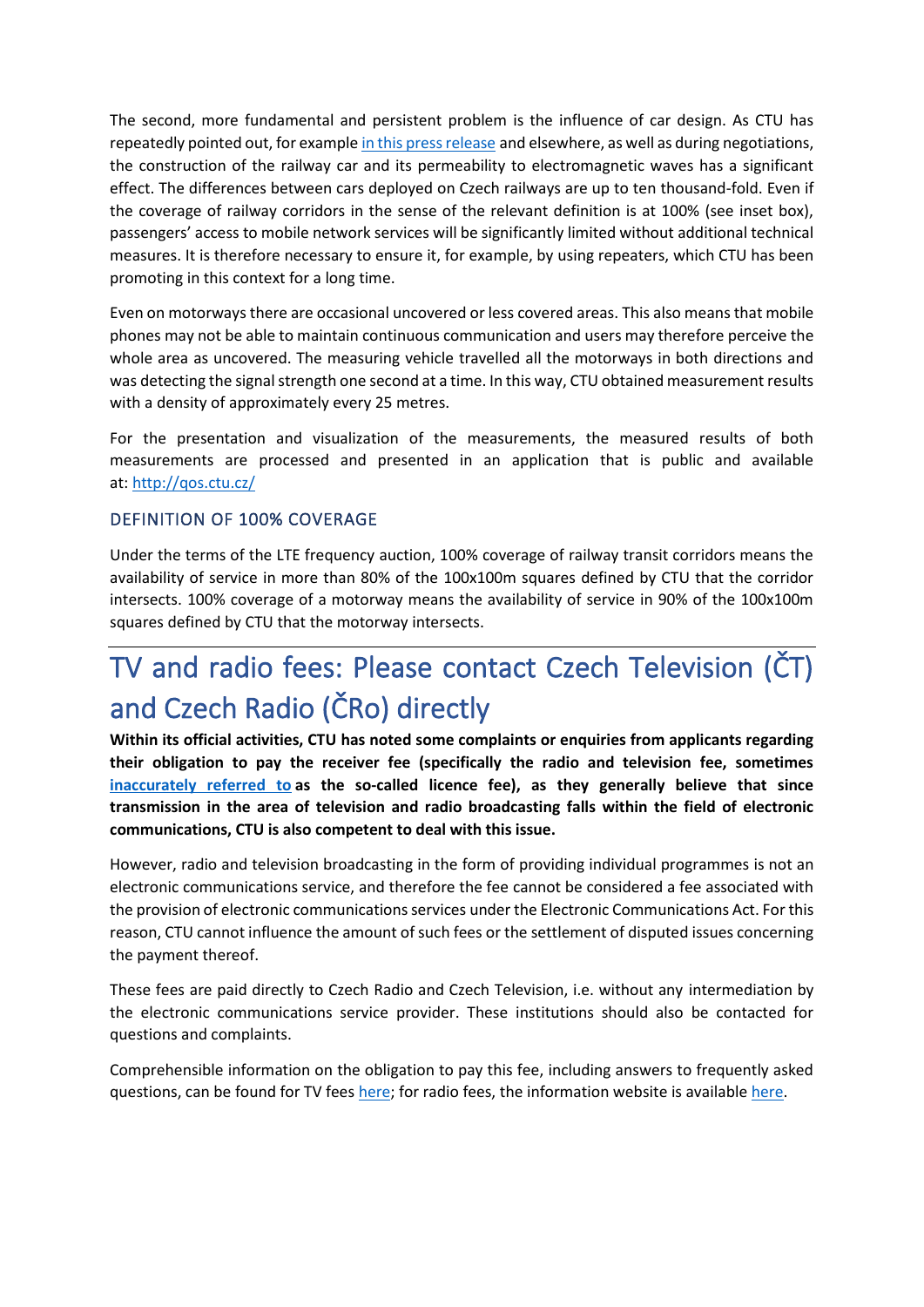# Checked by CTU in November…

…compliance with the conditions of General Authorisation No. [VO-R/12/03.2021-3](https://www.ctu.eu/sites/default/files/obsah/stranky/74784/soubory/vo-r-12-03.2021-3enfin.pdf) for the use of radio frequencies and for the operation of equipment for broadband data transmission in the 2.4 GHz - 71 GHz band

CTU carried out a total of 35 inspections. Defects were identified in 29 cases, consisting in the use of indoor frequencies outside a building and failure to comply with other terms of the general authorisation, which were resolved by a call to rectify the identified deficiencies and which will subsequently be addressed in administrative proceedings.

### … compliance with the conditions of an individual licence for the use of frequencies

CTU carried out 7 inspections of compliance with the conditions of the individual licence for the use of frequencies, focusing primarily on radio and TV transmitters. In 6 cases, a violation of the conditions of the individual licence was detected and the operators will be subject to administrative proceedings.

### …the use of radio frequencies without authorisation

CTU carried out 23 inspections focusing on the use of frequencies without authorisation. 13 inspections revealed use of frequencies without individual licence; the cases were referred for resolution in administrative proceedings.

… sources of interference with the operation of electronic communications equipment and networks, the provision of electronic communications services or the operation of radiocommunications services

In November, CTU closed 10 cases of interference with GSM, LTE and UMTS public mobile communication networks (in 3 cases the source of interference was an active element of TV signal reception), 5 cases of interference with radio signal reception, 3 cases of interference of amateur service device, and 9 cases of interference of various devices (PPS station, short-range devices, wireless city information system, etc.).

### ... sources of interference with TV reception

In November, CTU closed a total of 110 cases of TV signal reception interference. The investigation of complaints about poor TV reception revealed that in 58 cases the defect was in the viewer's equipment (most often a technical fault of the receiving antenna), in 8 cases it was due to reception of signal in a non-covered area, in 28 cases the interference stopped or occurred sporadically. Six interference reports were cancelled by their submitters during the investigation of the interference. In nine cases, a source of interference was detected, and in all cases the source of interference was a mobile operator's base station (see below).

### … pilot operation of LTE base stations in the 800 MHz band

As of 30 November 2021, 208 base stations were in pilot operation, and 16,919 stations were in permanent operation. In November, an LTE base station was identified as a source of TV signal interference in two cases.

### … pilot operation of 5G/LTE base stations in the 700 MHz band

As of 30 November 2021, 305 base stations were in pilot operation, and 150 stations were in permanent operation. In November, a 5G/LTE base station was identified as a source of TV signal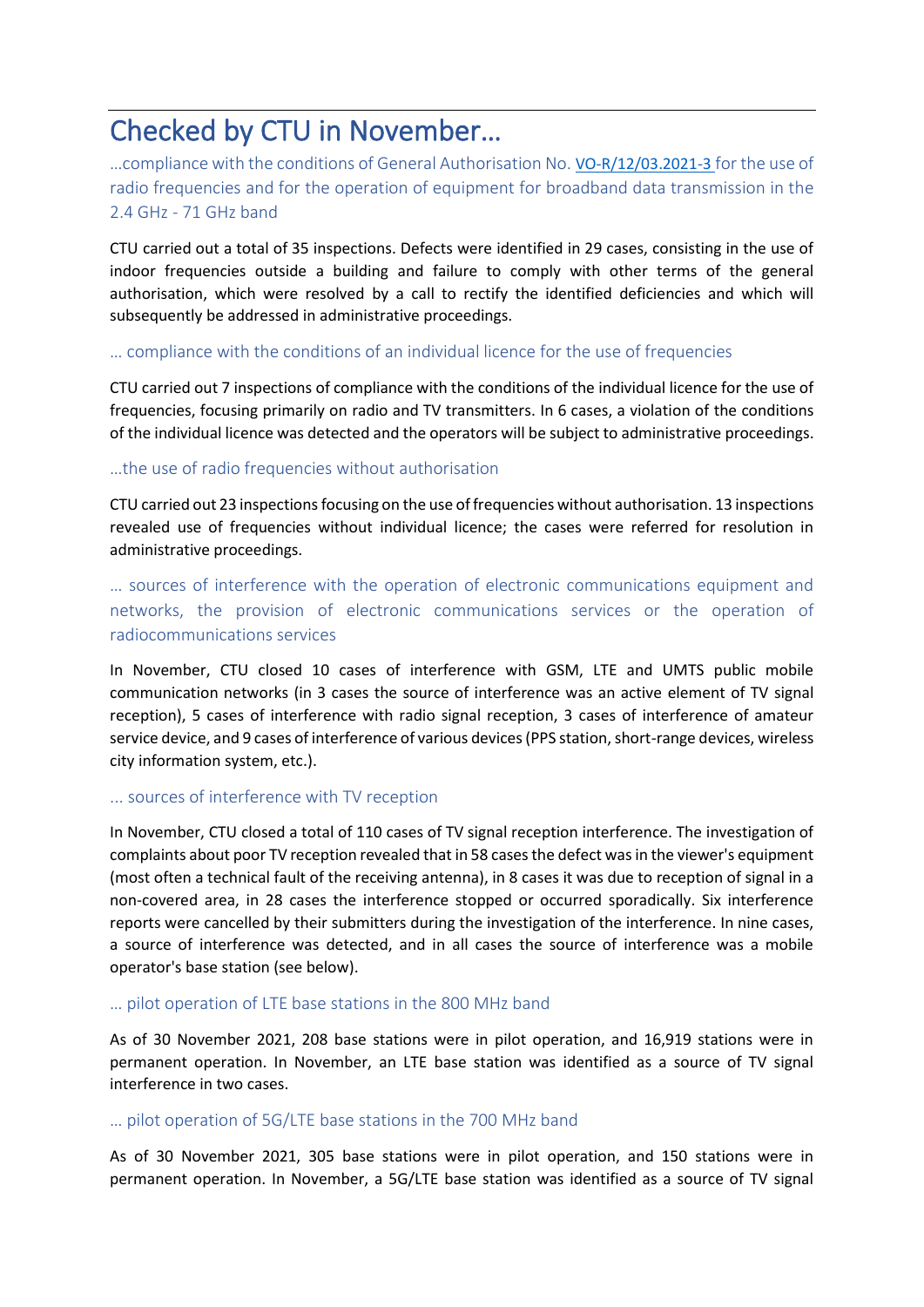interference in seven cases. In November, CTU sent a letter via data mailbox to 166 municipalities in whose region the pilot operation of 5G base stations was launched, [with information](https://www.ctu.eu/issues-related-lte-networks) on how to proceed in the event of TV reception interference.

2,824 - the number of decisions issued in November on the matter, of which 2,778 decisions concerned a dispute over payment (payment of the price for services).

1,070 – the number of administrative proceedings initiated in November concerning subscriber disputes between the person carrying out the communication activity and the subscriber. These are the disputes over payments and objections to the settlement of a complaint about the billing of the price or the provided publicly available electronic communications service.

### Radio spectrum management

### STUDY OF THE CONDITIONS FOR EXTENSION OF FREQUENCIES FOR WI-FI 6E AND WI-FI 7 STARTED

At its 57<sup>th</sup> hybrid meeting in Berlin, the CEPT/ECC adopted a draft work item on the study of the technical conditions for the operation of WAS/RLAN applications in the 6425-7125 MHz band. In Europe, the 5945-6425 MHz band is already harmonized for Wi-Fi 6E applications, which mainly can be used in homes or businesses for high-speed connectivity. However, this range does not allow the full use of Wi-Fi technology, for example in terms of the availability of a number of very wide radio channels. Considering the studies already underway for IMT/5G in this frequency band, Europe's preparations for the WRC-23 World Radiocommunication Conference will also be taken into account in the future. The Czech Republic presented a draft work item on behalf of the coalition of 7 European countries. The first meeting of the CEPT expert working group on this item is planned for March 2022.

### General authorisations

### Changes in the conditions for the provision of electronic communications services

On 6 December 2021, the public consultations on draft General Authorisation [No. VOS/1/XX.2021-Y](https://www.ctu.cz/vyzva-k-uplatneni-pripominek-k-navrhu-vseobecneho-opravneni-c-vo-s1xx2021-y-kterym-se-meni-vseobecne) amending General Authorisation No. VO-S/1/07.2005-9 laying down conditions for the provision of electronic communications services, as amended, and [No. VO-S/2/XX.2021-Y](https://www.ctu.cz/vyzva-k-uplatneni-pripominek-k-navrhu-vseobecneho-opravneni-c-vo-s2xx2021-y-kterym-se-meni-vseobecne) amending General Authorisation No. VO-S/2/07.2005-10 laying down the conditions for the provision of public communications networks and associated facilities, as amended, were closed. In particular, the provisions governing the conditions for notification of the performance of communication activities and the provisions governing the conditions for the provision of information on request pursuant to [Section 115 of the Electronic Communications Act](https://www.zakonyprolidi.cz/cs/2005-127#f2916905) through the electronic reporting system have been repealed. Furthermore, an invalid ČSN standard was replaced by an indicative reference to a valid standard.

No comments were received in this public consultation, both general authorisations were issued on 15 December 2021 in th[e Telecommunication Bulletin.](https://www.ctu.cz/telekomunikacni-vestnik-castka-122021)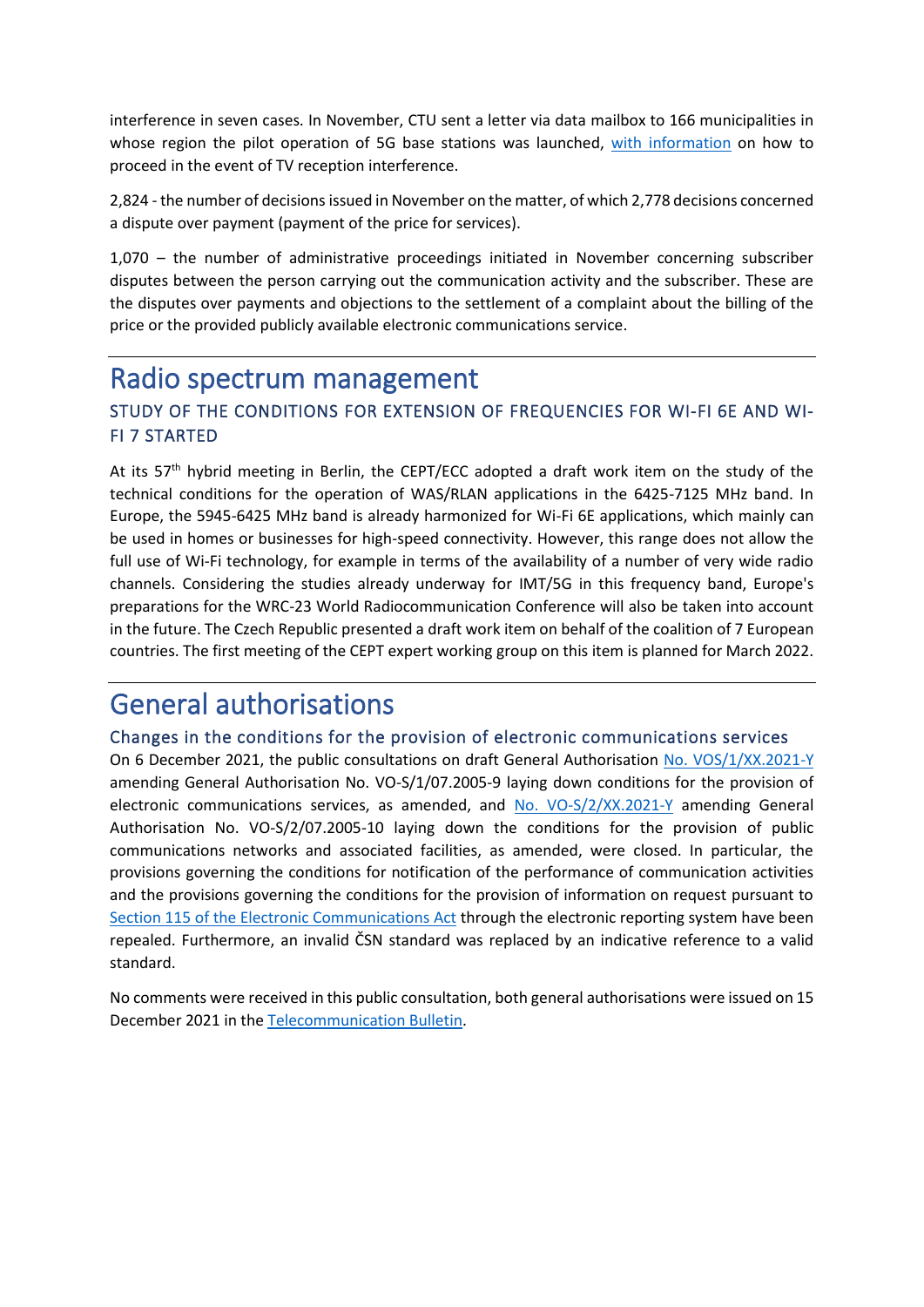## Measures of General Nature

### Modifications to the conditions for granting authorisations for the use of numbers with special economic value

On 22 October 2021, the public consultation on the draft Measure of General Nature [No.](https://www.ctu.cz/vyzva-k-uplatneni-pripominek-k-navrhu-opatreni-obecne-povahy-c-oopxyy2021-yy-kterym-se-stanovi)  [OOP/X/YY.2021-YY](https://www.ctu.cz/vyzva-k-uplatneni-pripominek-k-navrhu-opatreni-obecne-povahy-c-oopxyy2021-yy-kterym-se-stanovi) laying down the conditions for granting authorisations for the use of numbers with special economic value was closed.

No comments were submitted within this public consultation, and therefore on 15 December 2021, CTU issued in the [Telecommunication Bulletin](https://www.ctu.cz/telekomunikacni-vestnik-castka-122021https:/www.ctu.cz/telekomunikacni-vestnik-castka-122021) Measure of General Nature No. OOP/20/11.2021-13, which reflects a change in the legislation on granting of authorisations for the use of numbers with special economic value, where CTU may decide whether to grant authorisations to use these numbers on a first-come, first-served basis or on the basis of a tender. This measure of general nature shall come into effect on the fifteenth day following its publication in the Telecommunication Bulletin.

### Quality parameters for publicly available electronic communications services

On 22 October 2021, the [public consultation](https://www.ctu.cz/vyzva-k-uplatneni-pripominek-k-navrhu-opatreni-obecne-povahy-c-oop14xx2021-y-kterym-se-zrusuje) on the draft Measure of General Nature No. OOP/14/XX.2021-Y repealing Measure of General Nature No. OOP/14/04.2012-5 laying down the service quality parameters to be measured, and the content, form and manner of publishing information on the current prices, quality and conditions of the provision of publicly available electronic communication services and the measures ensuring equivalent access for disabled users, and the quality assessment procedures, was closed.

No comments were submitted within this public consultation, and therefore on 15 December 2021, CTU issued in the [Telecommunication Bulletin](https://www.ctu.cz/telekomunikacni-vestnik-castka-122021https:/www.ctu.cz/telekomunikacni-vestnik-castka-122021) Measure of General Nature No. OOP/14/11.2021-12, which will come into effect on 1 January 2022.

### Network plans - public consultations

On 24 November 2021, CTU published on the discussion site [draft Measure of General Nature No.](https://www.ctu.cz/vyzva-k-uplatneni-pripominek-k-opatreni-obecne-povahy-c-sp2xx2021-y-kterym-se-meni-opatreni-obecne)  [SP/2/XX.2021-Y](https://www.ctu.cz/vyzva-k-uplatneni-pripominek-k-opatreni-obecne-povahy-c-sp2xx2021-y-kterym-se-meni-opatreni-obecne) amending Measure of General Nature No. SP/2/05.2011-7 issuing the network plan of transmission parameters of public telephone networks and [draft Measure of General Nature No.](https://www.ctu.cz/vyzva-k-uplatneni-pripominek-k-opatreni-obecne-povahy-c-sp3xx2021-y-kterym-se-vydava-sitovy-plan)  [SP/3/XX.2021-X](https://www.ctu.cz/vyzva-k-uplatneni-pripominek-k-opatreni-obecne-povahy-c-sp3xx2021-y-kterym-se-vydava-sitovy-plan) issuing the network plan of signalling of public communication networks. In both proposals, CTU takes into account the new legal regulation under Act [No. 374/2021 Coll.](https://www.zakonyprolidi.cz/cs/2021-374) (see the title article for more details) and regulates the issue of interconnection in the VoIP environment.

Comments on both draft measures of general nature can be submitted until 27 December 2021.

### Market analyses

### Market No. 3 - Wholesale market for access to mobile services

Following the closed [public consultation](https://www.ctu.eu/call-comments-draft-measure-general-nature-a3xx2021-x-anaylsis-wholesale-market-access-mobile) on the draft [analysis of relevant market No. 3.](https://www.ctu.cz/sites/default/files/obsah/ctu/vyzva-k-uplatneni-pripominek-k-navrhu-opatreni-obecne-povahy-analyzy-trhu-c.a/3/xx.2021-x-trhu-c.3-velkoobchodni-trh-pristupu-k-mobilnim-sluzbam/obrazky/art3oopanalyzamobtrhuproverejnoukonzultaciverejna.pdf) – wholesale market for access to mobile services, CTU published a [table on the settlement](https://www.ctu.cz/sites/default/files/obsah/ctu/vyzva-k-uplatneni-pripominek-k-navrhu-opatreni-obecne-povahy-analyzy-trhu-c.a/3/xx.2021-x-trhu-c.3-velkoobchodni-trh-pristupu-k-mobilnim-sluzbam/obrazky/art3tabulkavyporadanifinalbezotkezverejnenispeceti.pdf) of the comments received on the discussion site on 16 November 2021 . CTU also consulted the draft analysis with the Office for the Protection of Competition. On 18 November 2021, after the Chairman of the Office for the Protection of Competition did not raise any comment on the draft analysis and supported the CTU's efforts to ex ante regulation of the wholesale market for access to mobile services, CTU initiated the notification of the analysis of the relevant Market No. 3 to the European Commission. On 20 December 2021, the European Commission responded to the draft analysis by sending a decision to open the  $2^{nd}$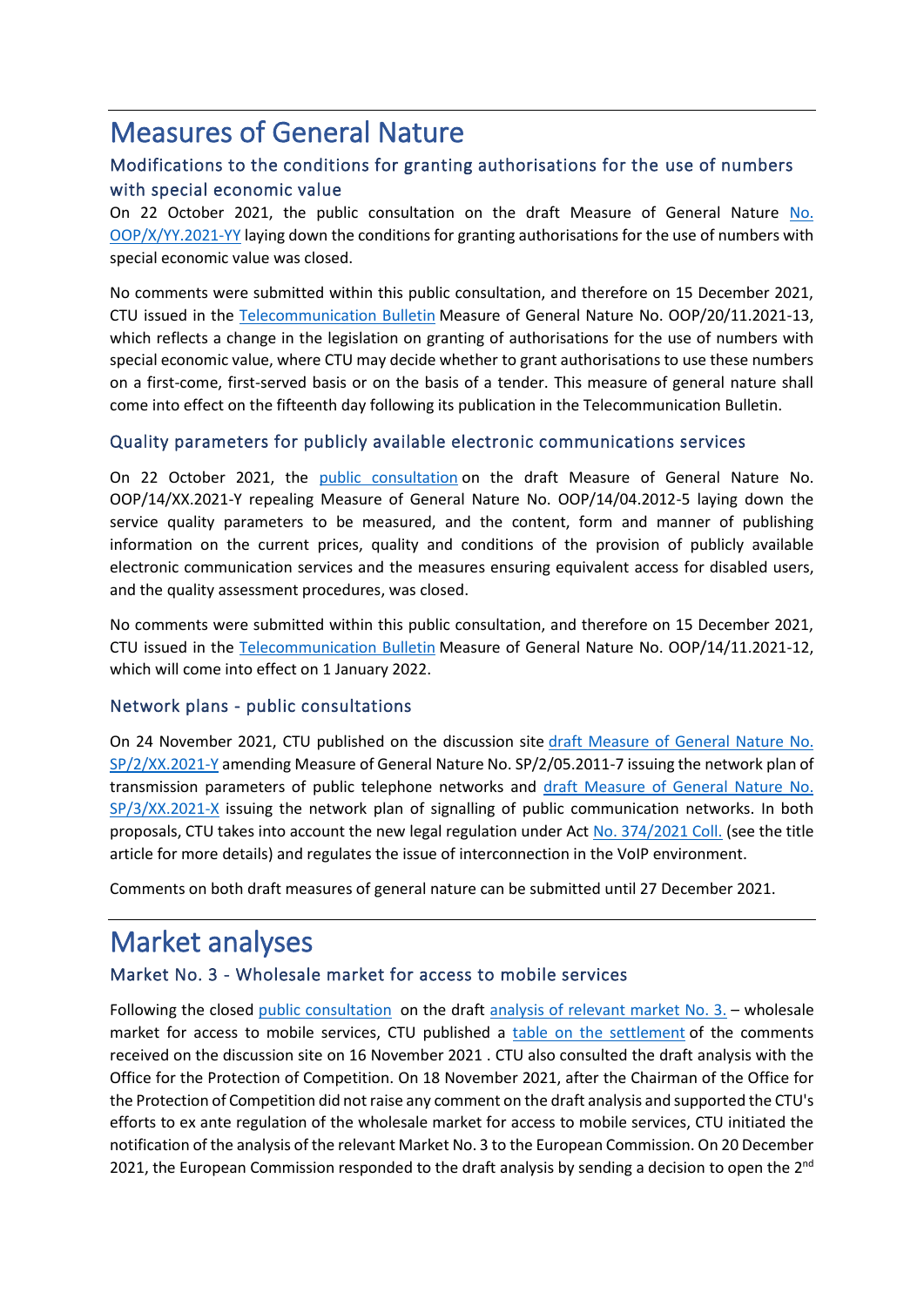phase of investigation of the wholesale mobile access market in the Czech Republic, see the [press](https://www.ctu.eu/press-release-draft-market-analysis-proposing-regulation-mobile-market-has-been-brought-2nd-phase)  [release](https://www.ctu.eu/press-release-draft-market-analysis-proposing-regulation-mobile-market-has-been-brought-2nd-phase) of 21 December 2021.

### Universal service

### Launch of a review of special terminal equipment devices and special prices

On 7 December 2021[, CTU launched](https://www.ctu.cz/sdeleni-o-zahajeni-prezkumu-duvodu-zde-je-treba-v-ramci-univerzalni-sluzby-ulozit-povinnost) a review of the grounds on which the obligation is imposed within the universal service to provide a partial service of access for disabled persons to partial services under (a) and (b) provided not only at a fixed location, equivalent to access used by other consumers, in particular through specially equipped terminal equipment devices, pursuant to Section  $38(2)(c)$  of Act No. 127/2005 Coll., in wording in effect from 1 January 2022. In addition, CTU [launch a review](https://www.ctu.cz/sdeleni-o-zahajeni-prezkumu-duvodu-na-jejichz-zaklade-je-v-ramci-univerzalni-sluzby-ulozena-9) of the grounds on which the obligation is imposed within the universal service to enable persons with special social needs, as referred to in Sections 44 and 45, to choose prices or price plans that differ from those provided under normal commercial conditions, so that they can access and benefit from partial services pursuant to subsection  $2(a)$  and (b), not only at a fixed location, pursuant to Section 38(3) of Act No. 127/2005 Coll., [in wording in effect from 1 January 2022.](https://www.zakonyprolidi.cz/cs/2005-127/zneni-20220101)

### Issuing a decision on imposition of the obligation to provide special prices and price plans

On the basis of an administrative proceeding for the imposition of an obligation to provide a partial service of the so-called special prices [\(Section 38\(3\) of the Electronic Communications Act\)](https://www.zakonyprolidi.cz/cs/2005-127#p38-3) as part of the universal service, the CTU Council decided on 15 December 2021 to issue a decision to impose this obligation on O2 Czech Republic a.s. The Office for the Protection of Competition had no comments on the decision and the party to the proceedings (O2 Czech Republic a.s.) did not exercise its right to acquaint itself with the documents serving as a basis for the decision within the time limit set. O2 Czech Republic a.s. is now required to ensure compliance with the obligation imposed on it from 1 January 2022.

### Reviews - fixed lines and Internet access at a fixed location

On 15 December 2021, CTU [published a notice](https://www.ctu.cz/sdeleni-o-zahajeni-prezkumu-duvodu-zda-je-treba-v-ramci-univerzalni-sluzby-ulozit-povinnost) of the launch of a review of whether to impose within the universal service a partial service of reasonable access to the Internet at a fixed location, including the connectivity required to use the service, and a partial service of access to a voice service at a fixed [location,](https://www.ctu.cz/sdeleni-o-zahajeni-prezkumu-duvodu-na-jejichz-zaklade-nebyla-ulozena-povinnost-poskytovat-v-ramci) including the connectivity required to use the service.

For the purposes of the review, CTU needs to collect data, comments and suggestions on the provision of these services. Based on the results of the individual reviews, CTU will issue a decision on whether or not to impose the obligation to provide the above-mentioned services. This plan will be subject to public consultation and if CTU finds it necessary to impose the partial service, it will publish an invitation a tender for the service provider.

### Telecommunications regulation in the EU

### European Commission

On 12 November, the Commission published the results of the 21 Digital Economy and Society [Index](https://ec.europa.eu/commission/presscorner/detail/en/ip_21_5481) (DESI), which tracks the progress made in EU Member States in digital competitiveness in the areas of human capital, broadband connectivity, the integration of digital technologies by businesses and digital public services. According to the 2021 DESI results, th[e Czech Republic](https://digital-strategy.ec.europa.eu/en/policies/countries-digitisation-performance) ranked 18<sup>th</sup> among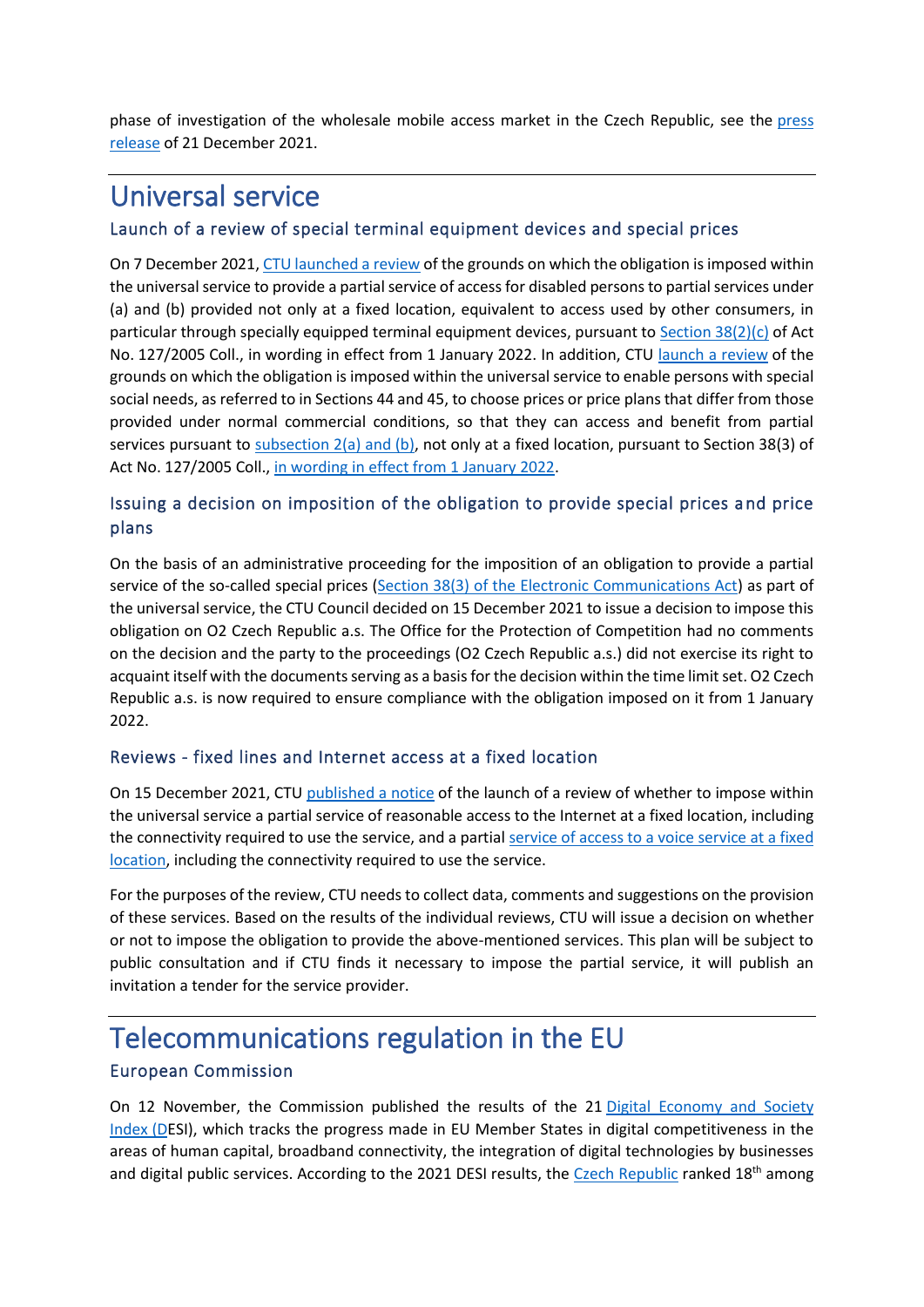27 EU Member States. The Czech Republic continues to achieve the best result in the integration of digital technologies in practice, where it ranks 15<sup>th</sup> in the EU.

On 17 November, the Commission announced the first set of [calls](https://digital-strategy.ec.europa.eu/en/news/first-calls-proposals-under-digital-europe-programme-are-launched-digital-tech-and-european-digital) for [proposals under the Digital](https://ec.europa.eu/info/funding-tenders/opportunities/portal/screen/opportunities/topic-search;callCode=null;freeTextSearchKeyword=;matchWholeText=true;typeCodes=1,0;statusCodes=31094501,31094502,31094503;programmePeriod=2021%20-%202027;programCcm2Id=43152860;programDivisionCode=null;focusAreaCode=null;destination=null;mission=null;geographicalZonesCode=null;programmeDivisionProspect=null;startDateLte=null;startDateGte=null;crossCuttingPriorityCode=null;cpvCode=null;performanceOfDelivery=null;sortQuery=sortStatus;orderBy=asc;onlyTenders=false;topicListKey=topicSearchTablePageState)  [Europe Programme](https://ec.europa.eu/info/funding-tenders/opportunities/portal/screen/opportunities/topic-search;callCode=null;freeTextSearchKeyword=;matchWholeText=true;typeCodes=1,0;statusCodes=31094501,31094502,31094503;programmePeriod=2021%20-%202027;programCcm2Id=43152860;programDivisionCode=null;focusAreaCode=null;destination=null;mission=null;geographicalZonesCode=null;programmeDivisionProspect=null;startDateLte=null;startDateGte=null;crossCuttingPriorityCode=null;cpvCode=null;performanceOfDelivery=null;sortQuery=sortStatus;orderBy=asc;onlyTenders=false;topicListKey=topicSearchTablePageState) in digital technologies, cybersecurity and European Digital Innovation Hubs. In digital technologies, the grants will be targeted towards an investment of over €415 million in data spaces, artificial intelligence (AI), quantum communication infrastructure, in advancing people's digital skills, and projects that promote a safer Internet, fight child sexual abuse, and disinformation, until the end of 2022. The deadline for submitting proposals is from 17 November 2021 to 22 February 2022.

On 19 November, the Commission launche[d public consultation](https://ec.europa.eu/competition-policy/public-consultations/2021-broadband_en) on the proposed revision o[f Guidelines](https://eur-lex.europa.eu/legal-content/EN/TXT/PDF/?uri=CELEX:52013XC0126(01)&from=EN)  [on State aid for broadband networks.](https://eur-lex.europa.eu/legal-content/EN/TXT/PDF/?uri=CELEX:52013XC0126(01)&from=EN) The Guidelines complement the framework aim at supporting the deployment and use of broadband networks in areas suffering from insufficient connectivity services. Public consultation is open until 11 February 2022. The Commission is proposing a number of targeted changes. More specifically, th[e proposed revision](https://ec.europa.eu/commission/presscorner/detail/en/ip_21_6049) consists of:

**(1) Introducing new speed thresholds for public support to Gigabit fixed networks and new guidance on support for the deployment of mobile networks;** 

### **(2) introducing a new category of possible aid in the form of demand-side measures supporting the take-up of fixed and mobile networks; and**

**(3) further clarifying certain concepts** which are important for the State aid assessment carried out by the Commission.

The adoption of the new Broadband Guidelines is foreseen for mid-2022.

On 23 November, the Commission published th[e results of public consultation](https://digital-strategy.ec.europa.eu/en/consultation-results-europeans-express-strong-support-proposed-digital-rights-and-principles) on the formulation of a set of principles to promote and uphold the EU values in the digital space (so called Digital Principles). The consultation ran until 9 March 2021. The public consultation was announced following the [Communication on Digital Decade](https://ec.europa.eu/commission/presscorner/detail/en/ip_21_983) (Digital Compass) of 9 March 2021. The public consultation aims at formulation of a set of principles which will guide the Member States in designing digital rules and regulations. The set of principles consists of:

- 1. Universal access to Internet services
- 2. Digital education and skills
- 3. Digital public services and administration
- 4. Digital health services
- 5. Secure and trusted online environment
- 6. Protection and empowerment of children and young people in the online space and others

The contributions to the public consultation are feeding into a proposal from the Commission for a joint inter-institutional statement on digital rights and principles of the European Parliament, the Council, and the Commission.

On 30 November, the Commission welcomes the [political agreement](https://ec.europa.eu/commission/presscorner/detail/en/ip_21_6428) reached today between the European Parliament and EU Member States on a [European Data Governance Act.](https://eur-lex.europa.eu/legal-content/EN/TXT/PDF/?uri=CELEX:52020PC0767&from=EN) Data Governance Act proposed in November 2020 will create the basis for a new European way of data governance in accordance with EU rules, such as personal data protection (GDPR), consumer protection and competition rules. This Act will boost data sharing and the development of common European data spaces, as announced in the [European strategy for data.](https://digital-strategy.ec.europa.eu/en/policies/strategy-data)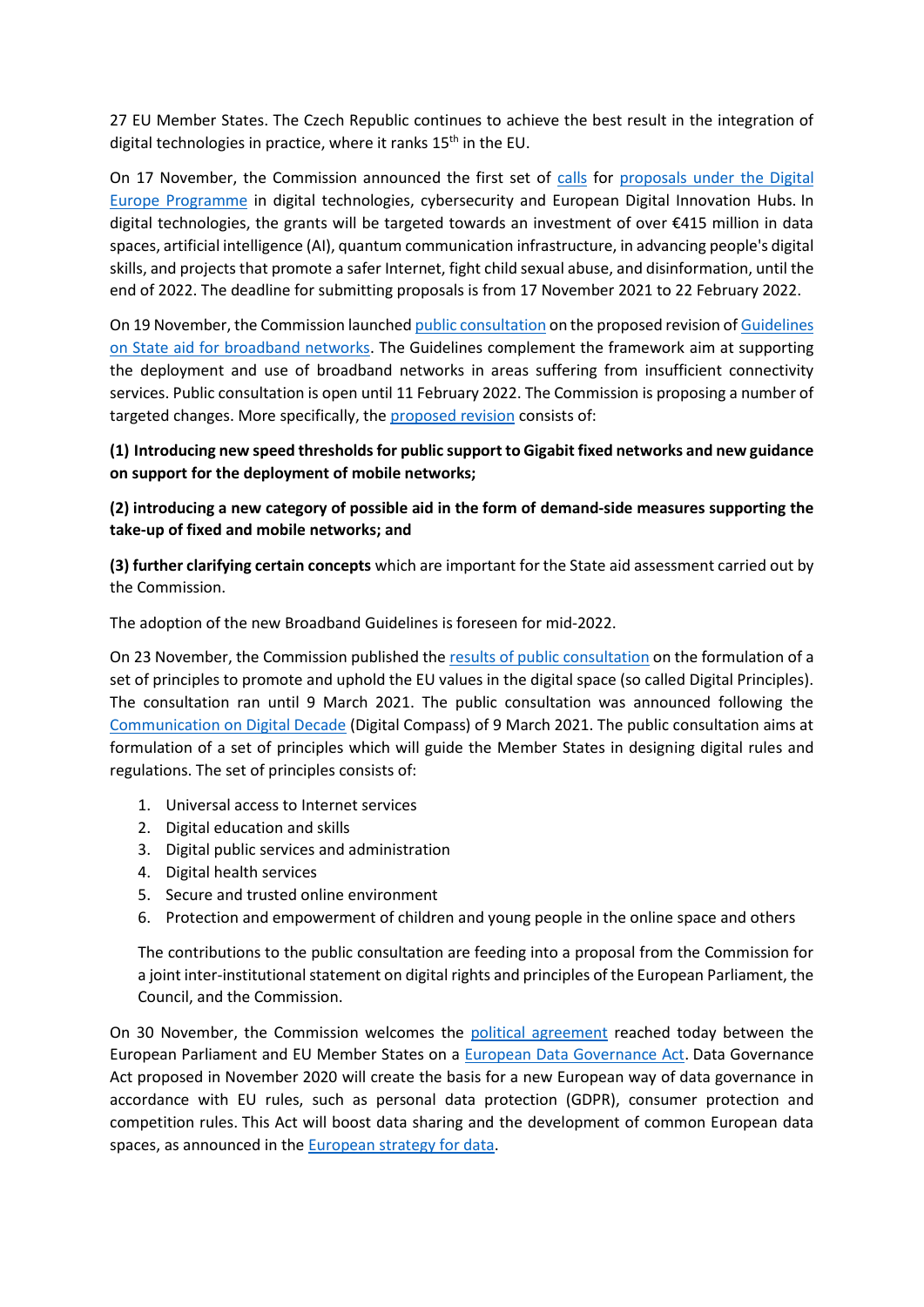### BEREC

The [49th BEREC Plenary meeting](file://///ctu2008.cz/Profiles/Home/sobehartovar/Desktop/CTU%202020/Překlady/MMZ%202021_12/The%2045rd%20BEREC%20Plenary%20meeting%20took%20place%20on%2010%20and%2011%20December%202020.%20A) took place on 9 and 10 December 2021.

BEREC Board of Regulators adopted the following [documents for publication:](https://berec.europa.eu/eng/document_register/subject_matter/berec/annual_work_programmes/10136-berec-work-programme-2022)

- BoR [\(21\) 158](https://berec.europa.eu/eng/document_register/subject_matter/berec/reports/10131-9th-berec-report-on-transparency-and-comparability-of-international-roaming-tariffs) Draft 9<sup>th</sup> BEREC Report on transparency and comparability of international roaming tariffs
- BoR [\(21\) 159](https://berec.europa.eu/eng/document_register/subject_matter/berec/reports/10129-report-on-termination-rates-at-the-european-level-30-june-2021) Draft Report on termination rates at the European level 30 June 2021
- BoR [\(21\) 160](https://berec.europa.eu/eng/document_register/subject_matter/berec/reports/10130-report-on-the-diversification-of-the-5g-ecosystem) BEREC Report on the diversification of the 5G ecosystem
- BoR [\(21\) 161](https://berec.europa.eu/eng/document_register/subject_matter/berec/reports/10134-berec-report-regulatory-accounting-in-practice-2021) BEREC Regulatory Accounting in Practice Report 2021
- BoR [\(21\) 163](https://berec.europa.eu/eng/document_register/subject_matter/berec/reports/10132-summary-report-on-berec-workshop-on-nra-experiences-with-5g-23-september-2021) Report of the Workshop on NRA experiences with 5G
- BoR [\(21\) 164](https://berec.europa.eu/eng/document_register/subject_matter/berec/reports/10128-summary-report-on-expert-workshop-on-how-berec-can-best-promote-science-based-emf-exposure-limits-recommended-by-experts) Report of the Workshop on EMF How BEREC can best promote science-based EMF exposure limits recommended by experts
- BoR [\(21\) 172](https://berec.europa.eu/eng/document_register/subject_matter/berec/reports/10140-berec-report-to-enable-comparable-national-broadband-coverage-indicators-throughout-europe) Report to enable comparable national broadband coverage indicators throughout Europe
- [BoR \(21\) 175](https://berec.europa.eu/eng/document_register/subject_matter/berec/annual_work_programmes/10136-berec-work-programme-2022) BEREC Work Programme 2022 and Report of the outcomes of the Public Consultation
- [BoR \(21\) 177](https://berec.europa.eu/eng/document_register/subject_matter/berec/opinions/10138-berec-opinion-on-the-market-and-technological-developments-and-on-their-impact-on-the-application-of-rights-of-end-users-in-the-eecc) BEREC Opinion on the market and technological developments and on their impact on the application of rights of end-users in the EECC
- [BoR \(21\) 178](https://berec.europa.eu/eng/document_register/subject_matter/berec/opinions/10146-berec-opinion-on-the-national-implementation-and-functioning-of-the-general-authorisation-and-on-their-impact-on-the-functioning-of-the-internal-market-pursuant-to-article-122-paragraph-3-eecc) BEREC Opinion on the national implementation and functioning of the general authorisation
- [BoR \(21\) 180](https://berec.europa.eu/eng/document_register/subject_matter/berec/reports/10135-berec-report-on-covid-19-crisis-lessons-learned-regarding-communication-networks-and-services-for-a-resilient-society) BEREC Report on COVID-19 crisis lessons learned regarding communication networks and services for a resilient society

Other documents approved for [public consultation:](https://berec.europa.eu/eng/news_consultations/ongoing_public_consultations/)

- [BoR \(21\) 165](https://berec.europa.eu/eng/document_register/subject_matter/berec/regulatory_best_practices/methodologies/10148-draft-berec-net-neutrality-regulatory-assessment-methodology) Draft Report on the Update to the BEREC Net Neutrality Regulatory Assessment Methodology
- [BoR \(21\) 171](https://berec.europa.eu/eng/document_register/subject_matter/berec/reports/10147-draft-report-on-a-consistent-approach-to-migration-and-copper-switch-off) Draft BEREC Report on a consistent approach to migration and copper switchoff

### ERGP

II. plenary meeting of this year of the European regulators group for Postal Services (ERGP) was held on 26 November 2021. The ERGP has elected unanimously Mr. Petros Galides (OCECPR, Cyprus) for 2023 ERGP Chair.

The following documents were adopted [for publication:](https://ec.europa.eu/growth/sectors/postal-services/european-regulators-group-postal-services_en)

- ERGP PL II (21) 23 ERGP Report online platforms and e-retailers
- ERGP PL II (21) 9 Report on COVID-19 pandemic impact on the future of the postal
- sector
- ERGP PL II (21) 24 ERGP Report on Quality of service, consumer protection and
- consumer handling 2020
- ERGP PL II (21) 10 ERGP report on contractual situation of consumers of postal services and a Report on public consultation
- ERGP PL II (21) 25 ERGP Report on postal core indicators and Covid-19 pandemic
- impact
- ERGP PL II (21) 20– ERGP Report on the Cross-Border Regulation Implementation (EU)